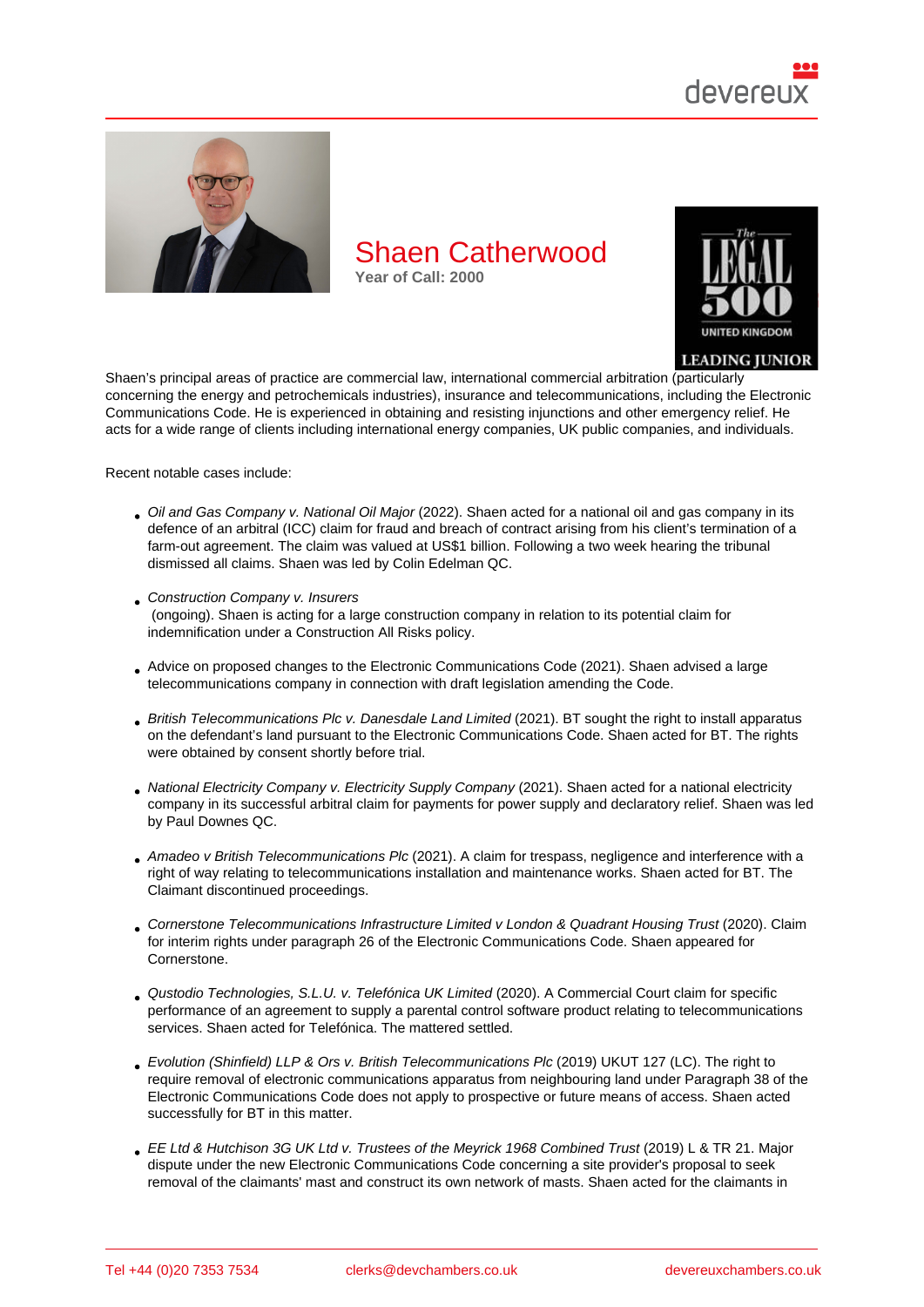their successful claim, the first to consider the application of paragraph 21(5) of the Code. He was led by Graham Read QC.

- Advice on JOA pre-emption rights (2018). Shaen provided advice on the interpretation of pre-emption rights under an oil and gas joint operating agreement.
- Construction company v. Insurers (2018). Shaen acted for a construction company in relation to its claim to be indemnified under a Contractors All Risk insurance policy in connection with a £100m project. The matter settled satisfactorily.
- Miah v. Hoque & Ors, Lawtel, 24/05/2018. A former member of a mosque sought an injunction in the High Court that he be readmitted to worship during Ramadan. Shaen acted for the executive committee in successfully resisting the application.
- Petroleum Transport Company v. National Petroleum Company (2018). Shaen advised in a dispute concerning the termination of a petroleum transportation contract.
- Regus Management (UK) Ltd v. Licensee (2018). Acted for oil company and its 100% shareholder in seeking to set aside service and default judgment for over £5m. The case involved complex issues concerning the application of the CPR and the principles of service out of the jurisdiction.
- Walsall Housing Group Ltd v. British Telecommunications Plc (2017). Acted for BT in seeking to resist an injunction requiring BT to remove apparatus from land. The matter was settled by consent order.
- Philp v. Cook [2017] EWHC 3023 (QB). The purchaser of a company who had not given compliant contractual notice of breach of warranty could not rely on the alleged breach for the purposes of a set-off. May J so held, in applying Aries Tanker Corp. v. Total Transport Ltd [1977] 1 WLR 185 to wording commonly found in share purchase agreements. Shaen acted for the successful appellant vendor.
- Share purchaser v. Share vendors (2018). Acting for share purchaser in proceedings in the Patents Court. Shaen was engaged to assist particularly with claims relating to restrictive covenants, fiduciary duties, duties of confidence, the procurement of breaches, and quantum. The matter was to be tried over 20 days in 2018 but settled before trial.
- Bank v. Individual (Ongoing). Acting for individual in relation to proceedings brought by bank to enforce foreign judgment in England.
- Oil E&D Project (2017). Providing advice in relation to a heavily delayed exploration and development project.
- Share purchaser v. Share vendor (2017). Advising share purchaser in relation to a claim for breach of warranty in relation to the purchase of shares in a company operating in the pharmaceutical sector.
- Share purchaser v. Share vendor (2017). Advice relating to issues consequential upon a share purchase agreement in the solar energy sector.
- $A v. B$

 [2017] QB (Knowles J). Shaen appeared successfully for the respondent in resisting an application to set aside an order permitting service by an alternative method on lawyers in India of an order giving permission to enforce an English arbitration award as a judgment.

- Mining Company v. Electricity Utility (2016). Acted successfully for the respondent, a national electricity utility, in an arbitration concerning the interrelationship between regulatory directions and private contractual rights. The claimant withdrew following receipt of the respondent's pre-hearing brief (drafted by Shaen). Shaen was led by Colin Edelman QC.
- Oil Major v. Oil Companies

(2016). Acted successfully in arbitral proceedings for a national oil company in a claim against various oil companies for the recovery of monies misapplied under a commercial trust. Shaen had previously acted for the same client in a related arbitration in which his client successfully resisted a claim for US\$35million. He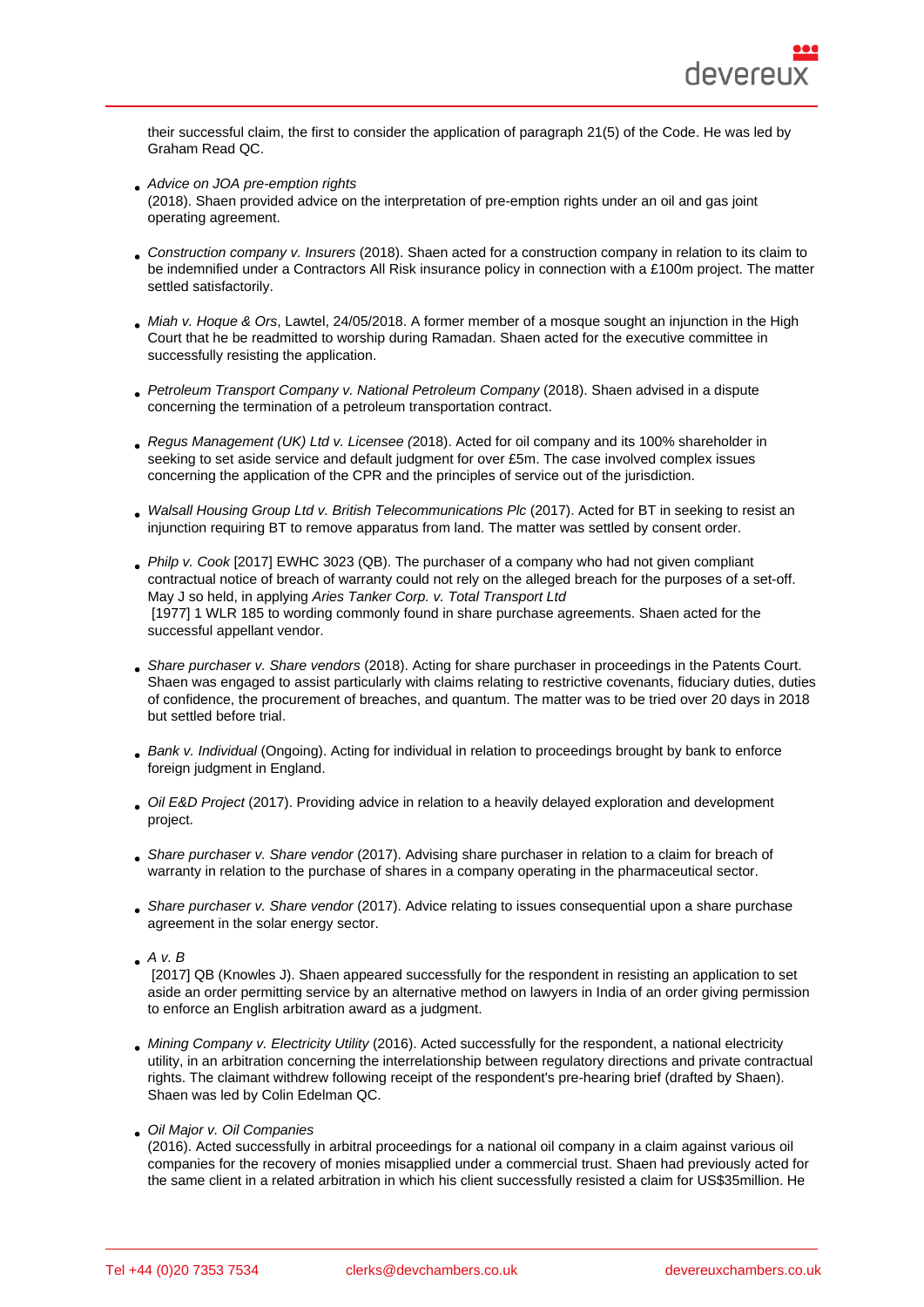was led by Antony Zacaroli QC.

- Hospital Owner v. Hospital Management Company (2015). Shaen acted successfully in a claim brought by the owner of a leading hospital against the hospital's former management company. The claim concerned unlawful commissions taken by senior management staff in respect of procurement contracts and involved detailed forensic investigations and extensive and complex pleading by Shaen of the statement of claim. The case was settled advantageously after receipt of the statement of claim.
- Electricity Company v. Oil and Gas Company (2015). Shaen acted for the respondent in respect of the enforcement of a foreign arbitral award by the claimant in the English High Court. Shaen advised, drafted numerous documents and was closely involved in procedural decisions. The case was settled before the first hearing. Shaen was led by Lord Grabiner QC.
- Friendly Pensions Ltd v. Austin (2015), High Court (Chancery Division). Shaen acted for the claimant company which was seeking to restrain a former director from interfering in the company's email system and website. Shaen successfully obtained a without notice injunction (from Birss J) and then, upon the defendant giving full undertakings, Shaen obtained an order (from Mann J) that the defendant pay the claimant's costs to date on the indemnity basis.
- Electricity Utility v. Manufacturer (2014). Shaen successfully acted for a national electricity utility in this UNCITRAL arbitration, concerning the supply and installation of transformers in a hydro-electric dam. In December 2014 the tribunal awarded Shaen's client over 20 million euros which was the full sum claimed plus interest. At the full hearing of the matter he was led by Colin Edelman QC. Shaen advised throughout the dispute and was responsible for all pleadings.
- Director/shareholder v. Company (2014-15). Shaen advised a director and shareholder in a dispute with his company (and his fellow directors / shareholders). The case involved considerations of employment and company law and was resolved satisfactorily.
- Oil Major v. Government and others. Advised a national oil company in relation to contractual issues arising from a troubled gas exploration and development project.
- Euromark Ltd v. Smash Enterprises Pty Ltd [2013] EWHC 1627 (QB). Acted for the Claimant in an application to set aside service out of the jurisdiction.
- Cavenagh v. William Evans Ltd [2012] ICR 1231; [2012] IRLR 679; (2012) 156(23) S.J.L.B.; [2012] 5 Costs LR 835. Payment in lieu of notice must be made notwithstanding prior misconduct. Shaen appeared in the Court of Appeal for the successful appellant.
- Tiffin v. Lester Aldridge LLP [2012] 2 All ER 1113; [2012] 1 WLR 1887; [2012] ICR 647; [2012] IRLR 391. Fixed share partner is not an employee. This is now the leading case on the application of s.4(4) of the Limited Liability Partnerships Act 2000. Shaen appeared for the Appellant in the Court of Appeal.
- Government v. Oil Companies
- (2010). Acted for three national oil companies in defending a US\$1.276 billion claim in an arbitration concerning rights to an oil transportation system (led by Colin Edelman QC). Claim settled following full hearing in 2010.

#### Recommendations

Specialises in disputes relating to the installation or removal of telecoms apparatus. He is regularly instructed to act for leading telecoms operators in cases that require a strong understanding both of the Electronic Communications Code (ECC) and of real estate issues. Catherwood has acted in several test cases relating to the updated ECC and draws praise from interviewees for his knowledge of the Code. He is also well regarded for his experience in representing service providers in relation to commercial disputes. "He is technically very good. He has an excellent knowledge of the Code, and his advice is tailored to the client and their needs. He is easy to communicate with and always meets deadlines." - Telecoms, Chambers UK Bar 2022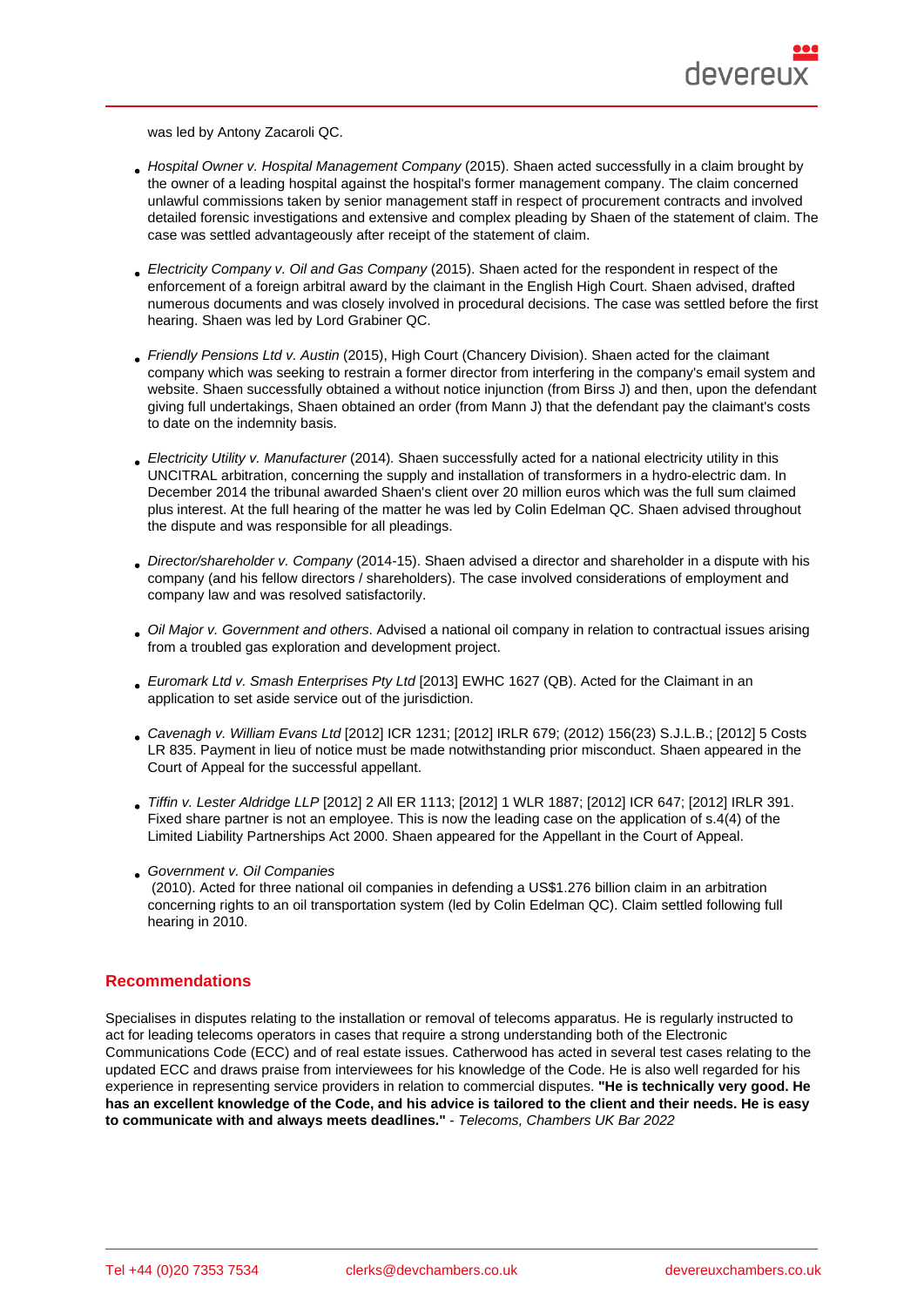Ranked as a Leading Junior - IT and Telecoms, Legal 500 2022.

"A hands-on lawyer with a great work ethic, who is a favourite with network operators, especially in respect of Ofcom, CAT and regulatory matters." Acted for EE in relation to a lease renewal under the Landlord and Tenant Act 1954. The lease concerned the installation of a telecoms mast, and the case was significant as it concerns the new Electronic Communications Code's impact on the Landlord and Tenant Act 1954 - Telecommunications, Chambers UK Bar 2021

'Shaen is attentive and very commercial. He is quick and always available - an asset to our team and our go-to barrister on telecoms.' - IT and Telecommunications (Excluding Regulatory), Legal 500 2021

"He takes into account the commercial considerations of the clients and always offers practical, pragmatic options, as well as good knowledge of the black letter law." "He has a calm view, is very good with clients and is very likeable and reasonable." Assisted EE and Three with a dispute relating to their need to maintain apparatus on the roof of a building in London. - Telecommunications, Chambers UK Bar 2020

'His technical knowledge of the telecoms sector is very impressive.' - IT and Telecommunications (Excluding Regulatory), Legal 500 2020

"Has solid knowledge about the telecoms code, and is, in addition, a good real estate litigator." "He knows the law inside-out and makes it his business to get to know the client, so I can instruct him with minimal effort." "He is very patient and nothing is too much trouble." Defended EE and H3G in a claim brought by Snow Hill Birmingham Developments relating to the removal of telecoms apparatus from private land. - Telecommunications, Chambers UK Bar 2019

'He is very knowledgeable in telecoms work and very commercial in his approach.' - IT and Telecommunications (Excluding Regulatory), Legal 500 2019

"Very approachable and easy to communicate with." - IT and Telecoms (excluding regulatory), Legal 500 2017

"Well known for telecoms disputes." - Legal 500 2016

"He is commended by clients for his 'highly responsive' approach to advisory work." - Who's Who Legal 2016

### Arbitration

Shaen has extensive experience in the field of international arbitration:

- Oil and Gas Company v. National Oil Major (2022). Shaen acted for a national oil and gas company in its defence of an arbitral claim for fraud and breach of contract arising from his client's termination of a farm-out agreement. The claim was valued at US\$1 billion. Following a two week hearing the tribunal dismissed all claims. Shaen was led by Colin Edelman QC.
- National Electricity Company v. Electricity Supply Company (2021). Shaen acted for a national electricity company in its successful arbitral claim for payments for power supply and declaratory relief. Shaen was led by Paul Downes QC.
- Mining Company v. Electricity Utility (2018). Arbitration concerned a dispute over an agreement concerning tariff migration. Shaen was instructed for the respondent.
- $A v. B$

 (2017) QB (Knowles J). Shaen appeared successfully for the respondent in resisting an application to set aside an order permitting service by an alternative method on lawyers in India of an order giving permission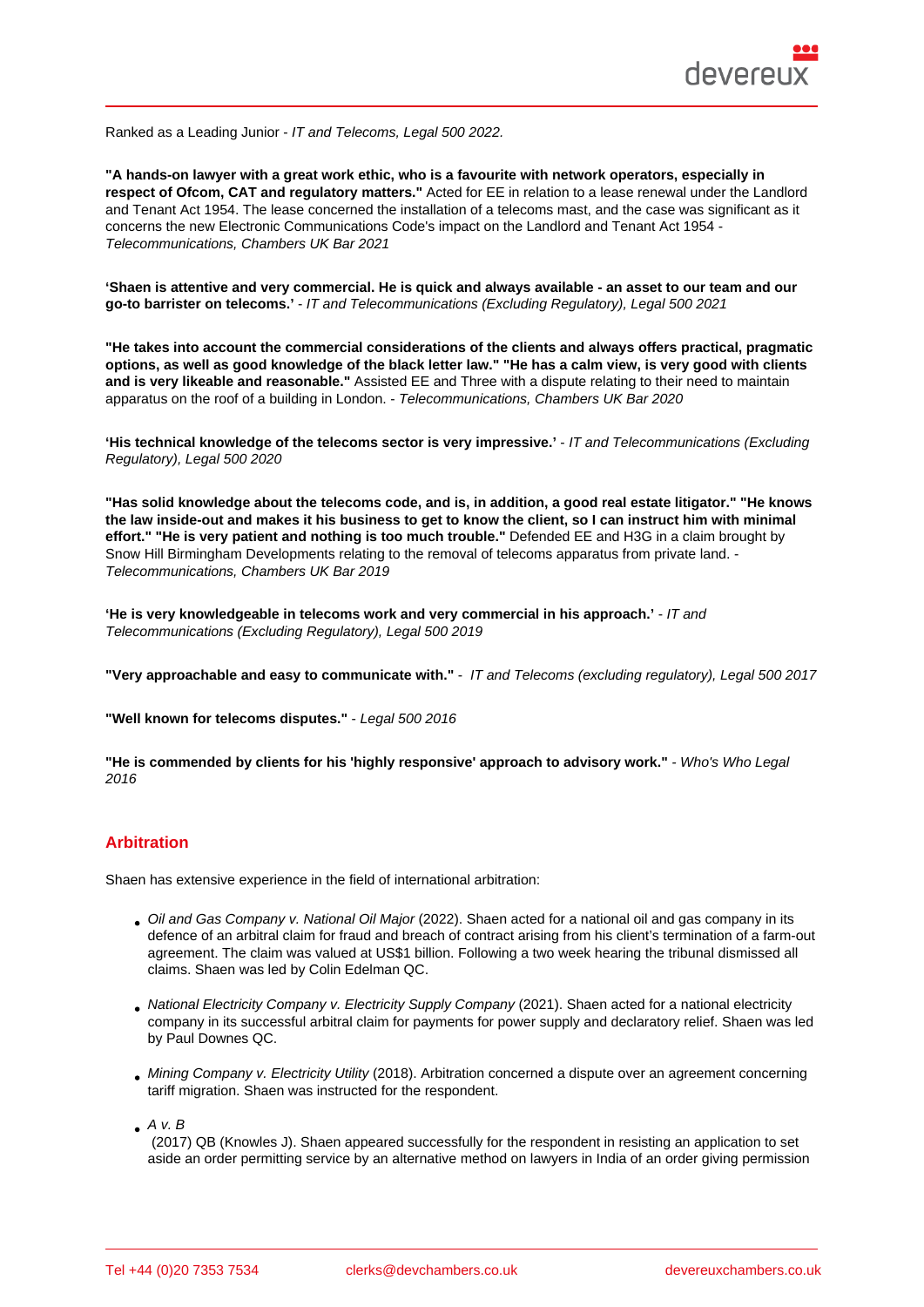to enforce an English arbitration award as a judgment.

- Mining Company v. Electricity Utility (2016). Acted successfully for the respondent, a national electricity utility, in an arbitration concerning the interrelationship between regulatory directions and private contractual rights. The claimant withdrew following receipt of the respondent's pre-hearing brief (drafted by Shaen). Shaen was led by Colin Edelman QC.
- Oil Major v. Oil Companies
- (2016). Acted successfully in arbitral proceedings for a national oil company in a claim against various oil companies for the recovery of monies misapplied under a commercial trust. Shaen had previously acted for the same client in a related arbitration in which his client successfully resisted a claim for US\$35million. He was led by Antony Zacaroli QC.
- Hospital Owner v. Hospital Management Company (2015). Shaen acted successfully in a claim brought by the owner of a leading hospital against the hospital's former management company. The claim concerned unlawful commissions taken by senior management staff in respect of procurement contracts and involved detailed forensic investigations and extensive and complex pleading by Shaen of the statement of claim. The case was settled advantageously after receipt of the statement of claim.
- Electricity Company v. Oil and Gas Company (2015). Shaen acted for the respondent in respect of the enforcement of a foreign arbitral award by the claimant in the English High Court. Shaen advised, drafted numerous documents and was closely involved in procedural decisions. The case was settled before the first hearing. Shaen was led by Lord Grabiner QC.
- Electricity Utility v. Manufacturer (2014). Shaen successfully acted for a national electricity utility in this UNCITRAL arbitration, concerning the supply and installation of transformers in a hydro-electric dam. In December 2014 the tribunal awarded Shaen's client over 20 million euros which was the full sum claimed plus interest. At the full hearing of the matter he was led by Colin Edelman QC. Shaen advised throughout the dispute and was responsible for all pleadings.
- Oil Major v. Oil Major (2014). Acting for an international oil major in relation to a high profile dispute concerning the termination of a farm-out agreement.
- Oil Major v. Government and others. Advised a national oil company in relation to contractual issues arising from a troubled gas exploration and development project.
- Acted for an international oil and gas company in defending an arbitral claim for breach of a farm-in agreement concerning an off-shore drilling project.
- Acted for three national oil companies in defending a US\$1.276 billion claim in an arbitration concerning rights to an oil transportation system (led by Colin Edelman QC). Claim settled following full hearing in 2010.
- Acted for a national electricity company in a US\$50 million claim in an arbitration concerning alleged exclusive rights of power supply (led by Colin Edelman QC).
- Acted, successfully, in an expert determination concerning a petrochemical construction project.
- Advising on issues arising from international supply agreements.

# Energy & Natural Resources

Shaen has developed particular experience in disputes involving the energy and petrochemical industries, including:

Oil and Gas Company v. National Oil Major (2022). Shaen acted for a national oil and gas company in its defence of an arbitral (ICC) claim for fraud and breach of contract arising from his client's termination of a farm-out agreement. The claim was valued at US\$1 billion. Following a two week hearing the tribunal dismissed all claims. Shaen was led by Colin Edelman QC.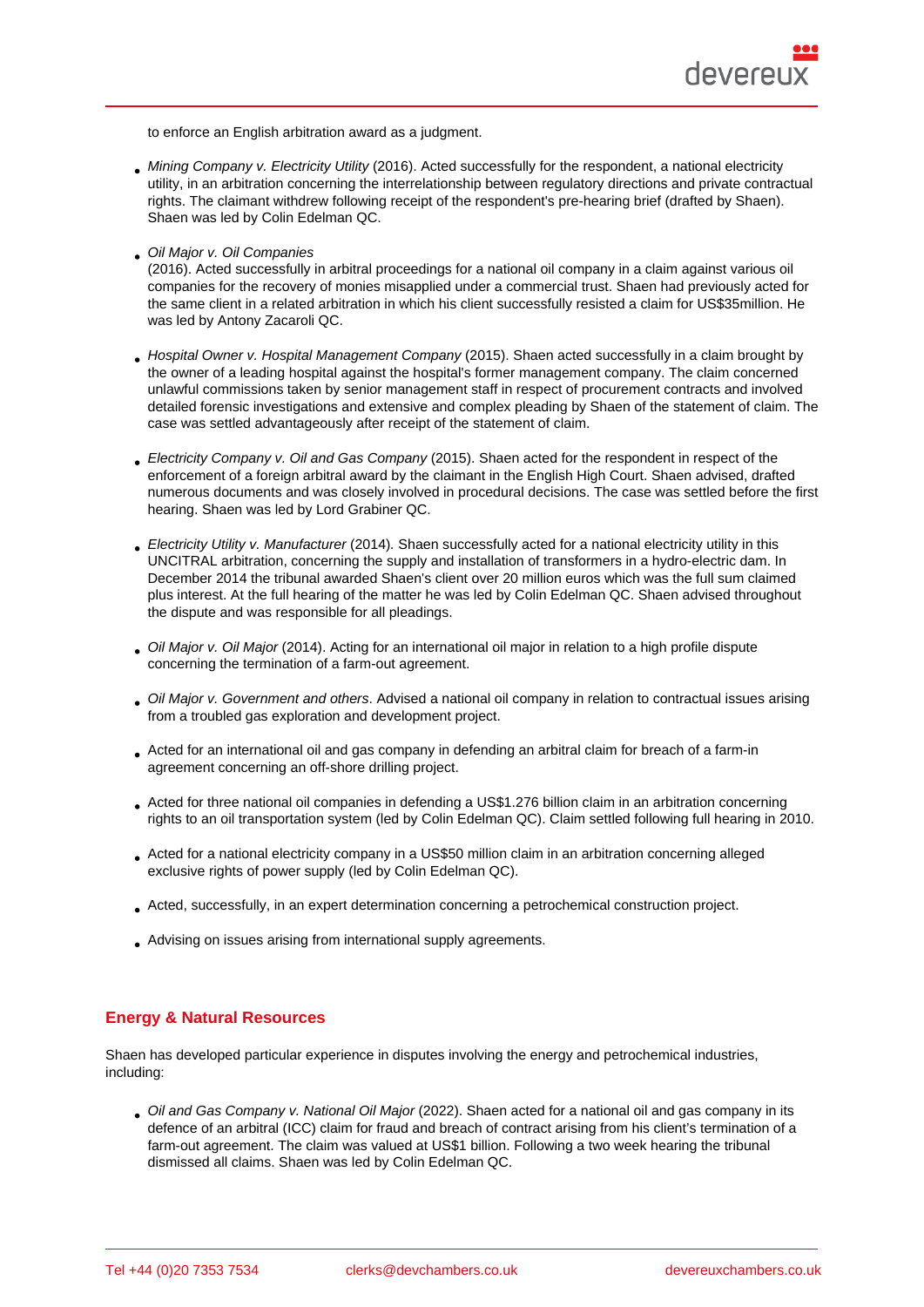- National Electricity Company v. Electricity Supply Company (2021). Shaen acted for a national electricity company in its successful arbitral claim for payments for power supply and declaratory relief. Shaen was led by Paul Downes QC.
- Advice on JOA pre-emption rights (2018). Shaen provided advice on the interpretation of pre-emption rights under an oil and gas joint operating agreement.
- Petroleum Transport Company v. National Petroleum Company (2018). Shaen advised in a dispute concerning the termination of a petroleum transportation contract.
- Oil E&D Project (2017). Provision of advice concerning a heavily delayed exploration and development project.
- $A v. B$

 [2017] QB (Knowles J). Shaen appeared successfully for the respondent in resisting an application to set aside an order permitting service by an alternative method on lawyers in India of an order giving permission to enforce an English arbitration award as a judgment.

- Share purchaser v. Share vendor (2017). Advice relating to issues consequential upon a share purchase agreement in the solar energy sector.
- Mining Company v. Electricity Utility (2016). Acted successfully for the respondent, a national electricity utility, in an arbitration concerning the interrelationship between regulatory directions and private contractual rights. The claimant withdrew following receipt of the respondent's pre-hearing brief (drafted by Shaen). Shaen was led by Colin Edelman QC.
- Oil Major v. Oil Companies

(2016). Acted successfully in arbitral proceedings for a national oil company in a claim against various oil companies for the recovery of monies misapplied under a commercial trust. Shaen had previously acted for the same client in a related arbitration in which his client successfully resisted a claim for US\$35million. He was led by Antony Zacaroli QC.

- Electricity Company v. Oil and Gas Company (2015). Shaen acted for the respondent in respect of the enforcement of a foreign arbitral award by the claimant in the English High Court. Shaen advised, drafted numerous documents and was closely involved in procedural decisions. The case was settled before the first hearing. Shaen was led by Lord Grabiner QC.
- Electricity Utility v. Manufacturer (2014). Shaen successfully acted for a national electricity utility in this UNCITRAL arbitration, concerning the supply and installation of transformers in a hydro-electric dam. In December 2014 the tribunal awarded Shaen's client over 20 million euros which was the full sum claimed plus interest. At the full hearing of the matter he was led by Colin Edelman QC. Shaen advised throughout the dispute and was responsible for all pleadings.
- Oil Major v. Oil Major (2014). Acting for an international oil major in relation to a high profile dispute concerning the termination of a farm-out agreement.
- Oil Major v. Government and others. Advised a national oil company in relation to contractual issues arising from a troubled gas exploration and development project.
- Acted for an international oil and gas company in defending an arbitral claim for breach of a farm-in agreement concerning an off-shore drilling project.
- Acted for three national oil companies in defending a US\$1.276 billion claim in an arbitration concerning rights to an oil transportation system (led by Colin Edelman QC). Claim settled following full hearing in 2010.
- Acted for a national electricity company in a US\$50 million claim in an arbitration concerning alleged exclusive rights of power supply (led by Colin Edelman QC).
- Acted, successfully, in an expert determination concerning a petrochemical construction project.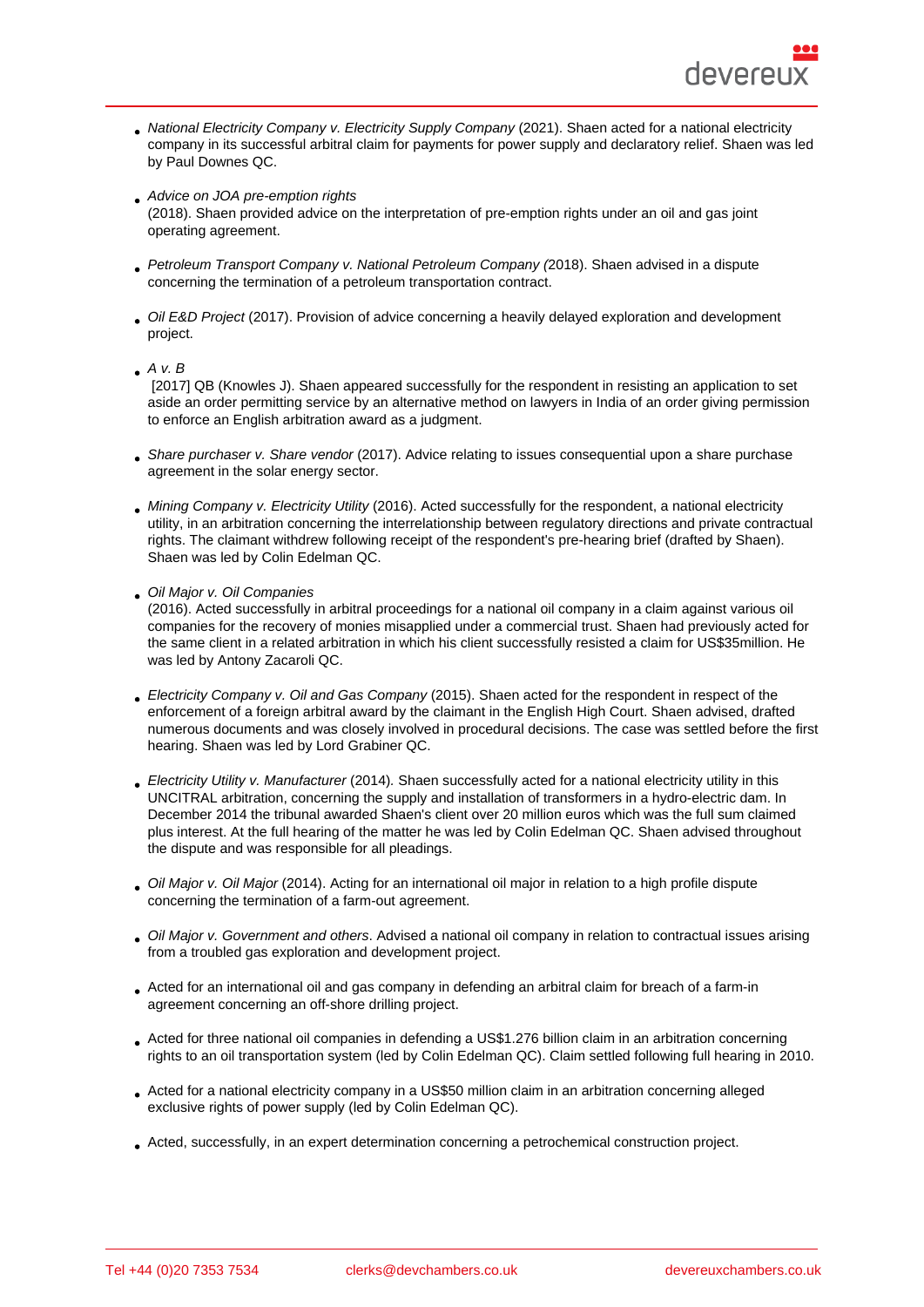Advising on issues arising from international supply agreements.

## Commercial Litigation and Disputes

For energy and telecommunications work see separate headings

Recent examples of Shaen's general commercial practice are:

- Construction Company v. Insurers (ongoing). Shaen is acting for a large construction company in relation to its potential claim for indemnification under a Construction All Risks policy.
- Qustodio Technologies, S.L.U. v. Telefónica UK Limited (2020). A Commercial Court claim for specific performance of an agreement to supply a parental control software product relating to telecommunications services. Shaen acted for Telefónica. The mattered settled.
- **Mining Company v. Electricity Utility** (2018). Arbitration concerning a dispute over an agreement concerning tariff migration. Shaen was instructed for the respondent.
- Shareholder v. Company (2019). Advising shareholder in respect of potential claim for unfair prejudice.
- Mining Company v. Electricity Utility (2018). Arbitration concerning a dispute over an agreement concerning tariff migration. Shaen was instructed for the respondent.
- Construction company v. Insurers (2018). Shaen acted for a construction company in relation to its claim to be indemnified under a Contractors All Risk insurance policy in connection with a £100m project. The matter settled satisfactorily.
- Petroleum Transport Company v. National Petroleum Company [2018]. Shaen advised in a dispute concerning the termination of a petroleum transportation contract.
- Regus Management (UK) Ltd v. Licensee (2018). Acted for oil company and its 100% shareholder in seeking to set aside service and default judgment for over £5m. The case involved complexes issues concerning the application of the CPR and the principles of service out of the jurisdiction.
- Philp v. Cook [2017] EWHC 3023 (QB). The purchaser of a company who had not given compliant contractual notice of breach of warranty could not rely on the alleged breach for the purposes of a set-off. May J so held, in applying Aries Tanker Corp. v. Total Transport Ltd [1977] 1 WLR 185 to wording commonly found in share purchase agreements. Shaen acted for the successful appellant vendor.
- Share purchaser v. Share vendors. Acting for share purchaser in proceedings in the Patents Court. Shaen has been engaged to deal particularly with claims relating to restrictive covenants, fiduciary duties, duties of confidence, and the procurement of breaches. The matter was tried over 20 days in 2018.
- Bank v. Individual (2018). Acting for individual in relation to proceedings brought by bank to enforce foreign judgment in England.
- Share purchaser v. Share vendor (2017). Advising share purchaser in relation to a claim for breach of warranty in relation to the purchase of shares in a company operating in the pharmaceutical sector.
- Share purchaser v. Share vendor (2017). Advice relating to issues consequential upon a share purchase agreement in the energy sector.
- Friendly Pensions Ltd v. Austin (2015). High Court (Chancery Division). Shaen acted for the claimant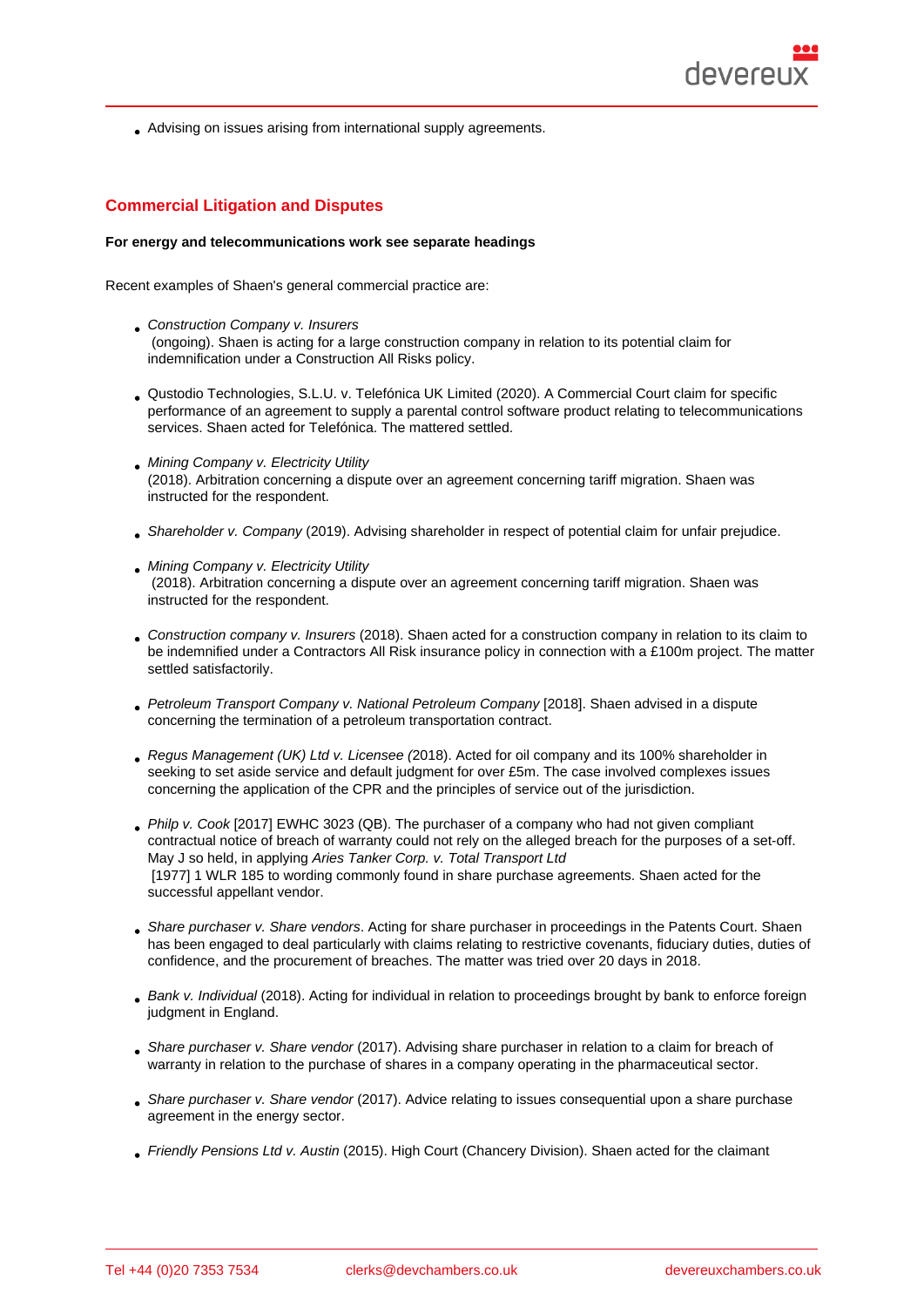company which was seeking to restrain a former director from interfering in the company's email system and website. Shaen successfully obtained a without notice injunction (from Birss J) and then, upon the defendant giving full undertakings, Shaen obtained an order (from Mann J) that the defendant pay the claimant's costs to date on the indemnity basis.

- Director/shareholder v. Company (2014-15). Shaen advised a director and shareholder in a dispute with his company (and his fellow directors / shareholders). The case involved considerations of employment and company law and was resolved satisfactorily.
- Euromark Ltd v. Smash Enterprises Pty Ltd [2013] EWHC 1627 (QB). Acted for the Claimant in an application to set aside service out of the jurisdiction.
- Pritchard v Merchant House Financial Services Ltd (2013). Acted for the claimants in a High Court action to recover sums payable under a settlement agreement. The case included allegations of fraudulent misrepresentation, breach of fiduciary duties and alleged diversion of commissions.
- Acted for a distributor in connection with alleged breach by a supplier under an international distribution agreement. Shaen recently obtained permission to serve out of the jurisdiction notwithstanding the existence of an exclusive jurisdiction clause in favour of Australia.
- Recently acted in claim concerning alleged breach of an international sale agreement for supply of aluminium (2012). Claim settled satisfactorily.
- Advised in relation to alleged breach of an international supply agreement (2012).
- Acted for the purchaser in a claim for breach of a share purchase agreement (2011).
- Acted for a distributor of food storage housewares in claim brought in the High Court against a former employee (for breach of contract, breach of fiduciary duty and conspiracy) and against a former supplier (for breach of contract, procuring a breach, and conspiracy). The claim was successfully settled before trial with a substantial payment made to the distributor (2010).
- Acted for a contractor in an action for alleged fraud and breach of fiduciary duty threatened against him by his former client (an international oil company). The matter was settled on satisfactory terms (2009).
- Acted for shareholders against an employed company director in relation to a potential derivative action and/or claim of unfair prejudice. The director resigned upon receipt of the letter before action and the dispute was brought to a satisfactory conclusion (2009).

# Telecommunications & IT

Shaen has extensive experience in telecommunications disputes and is listed in both Chambers and Partners and Legal 500 in this category. He has been instructed in numerous cases under the new Electronic Communications Code and is familiar with litigating such disputes in the Upper Tribunal (Lands Chambers). He has also advised extensively on the construction of the new Code.

He also advises and acts in commercial disputes, including contractual disputes.

He is frequently instructed by EE, Hutchison 3G, Cornerstone Telecommunications Infrastructure Limited and BT, amongst others.

Recent cases include:

Advice on proposed changes to the Electronic Communications Code (2021). Shaen advised a large telecommunications company in connection with draft legislation amending the Code.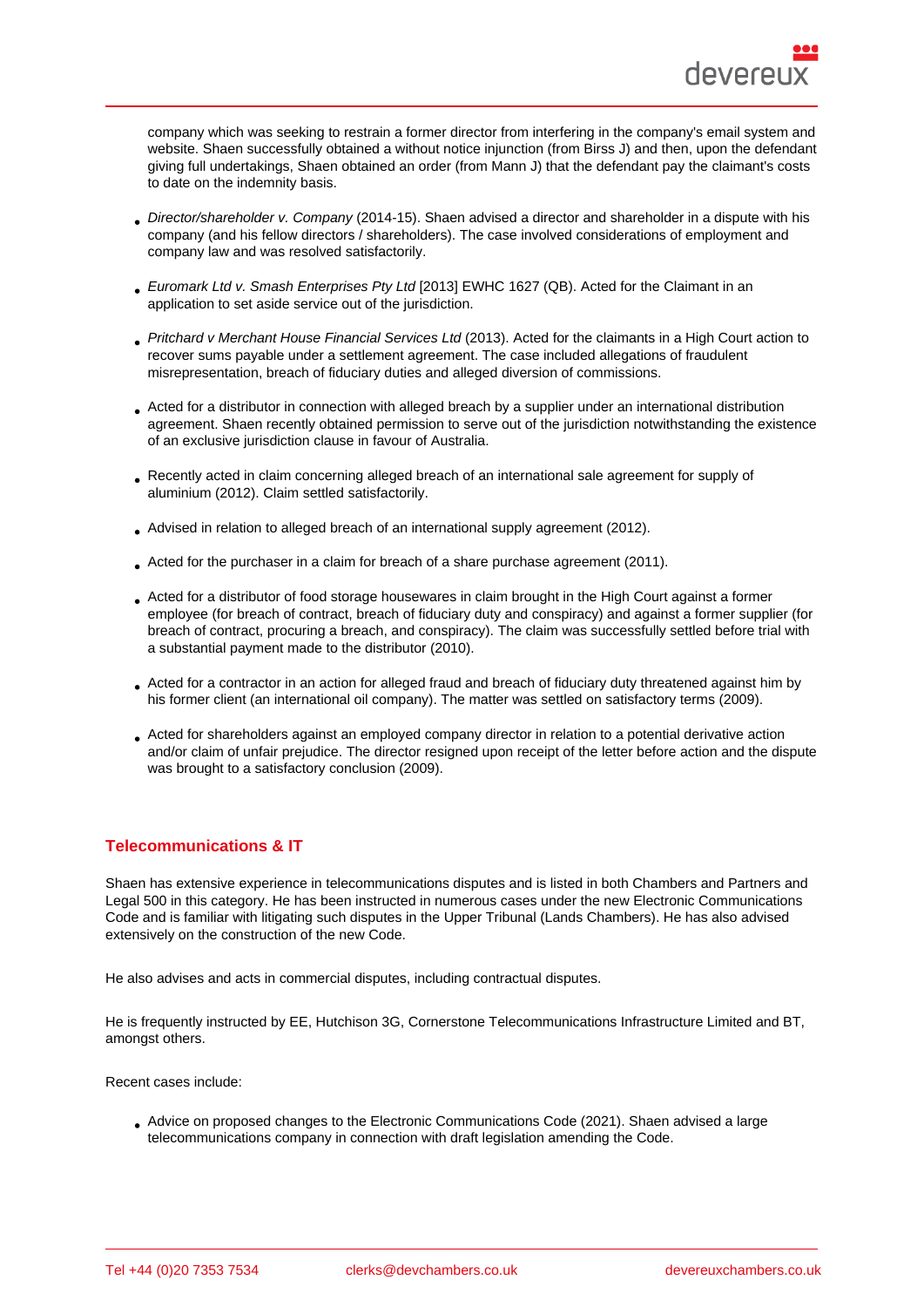- British Telecommunications Plc v. Danesdale Land Limited (2021). BT sought the right to install apparatus on the defendant's land pursuant to the Electronic Communications Code. Shaen acted for BT. The rights were obtained by consent shortly before trial.
- Amadeo v British Telecommunications Plc (2021). A claim for trespass, negligence and interference with a right of way relating to telecommunications installation and maintenance works. Shaen acted for BT. The Claimant discontinued proceedings.
- Cornerstone Telecommunications Infrastructure Limited v London & Quadrant Housing Trust (2020). Claim for interim rights under paragraph 26 of the Electronic Communications Code. Shaen appeared for Cornerstone.
- Qustodio Technologies, S.L.U. v. Telefónica UK Limited (2020). A Commercial Court claim for specific performance of an agreement to supply a parental control software product relating to telecommunications services. Shaen acted for Telefónica. The mattered settled.
- EE Ltd & Hutchison 3G UK Ltd v. Trustees of the Meyrick 1968 Combined Trust [2019] L & TR 21. Major dispute under the new Electronic Communications Code concerning a site provider's proposal to seek removal of the claimants' mast and construct its own network of masts. Shaen acted for the claimants in their successful claim, the first to consider the application of paragraph 21(5) of the Code. He was led by Graham Read QC.
- Evolution (Shinfield) LLP & Ors v. British Telecommunications Plc [2019] UKUT 127 (LC). The right to require removal of electronic communications apparatus from neighbouring land under Paragraph 38 of the Electronic Communications Code does not apply to prospective or future means of access. Shaen acted successfully for BT in this matter.
- Walsall Housing Group Ltd v. British Telecommunications Plc (2017). Acted for BT in seeking to resist an injunction requiring BT to remove apparatus from land. The matter was settled by consent order.
- Share Purchaser v. Share Vendor (2017/8). Shaen advised and acted for a share purchaser in a dispute concerning microchips used in mobile telephones. Shaen was engaged to assist particularly with claims relating to breaches of restrictive covenants, fiduciary duties, duties of confidence, the procurement of breaches, and quantum. The matter was to be tried over 20 days in 2018 but settled before trial.

He has advised a telecommunications operator in relation to its potential liabilities in respect of call traffic generated through third party fraud.

He has also advised in relation to a potential contractual claim concerning call plans.

He appeared, successfully, for BT in Toneylogo Ltd v. British Telecommunications plc (HC QB Birmingham Mercantile Ct, 1.2.05), LTL 9/2/2005 led by Graham Read QC. The claim concerned artificial inflation of traffic, selfdialling, conspiracy, and procurement of breach of contract.

# Restrictive Covenants & Injunctions

- Miah v. Hoque & Ors, Lawtel, 24/05/2018. A former member of a mosque sought an injunction in the High Court that he be readmitted to worship during Ramadan. Shaen acted for the executive committee in successfully resisting the application.
- Walsall Housing Group Ltd v. British Telecommunications Plc (2017). Acted for BT in seeking to resist an injunction requiring BT to remove apparatus from land. The matter was settled by consent order.
- Share purchaser v. Share vendors. Acted for share purchaser in proceedings in the Patents Court. Shaen has been engaged to deal particularly with claims relating to restrictive covenants, fiduciary duties, duties of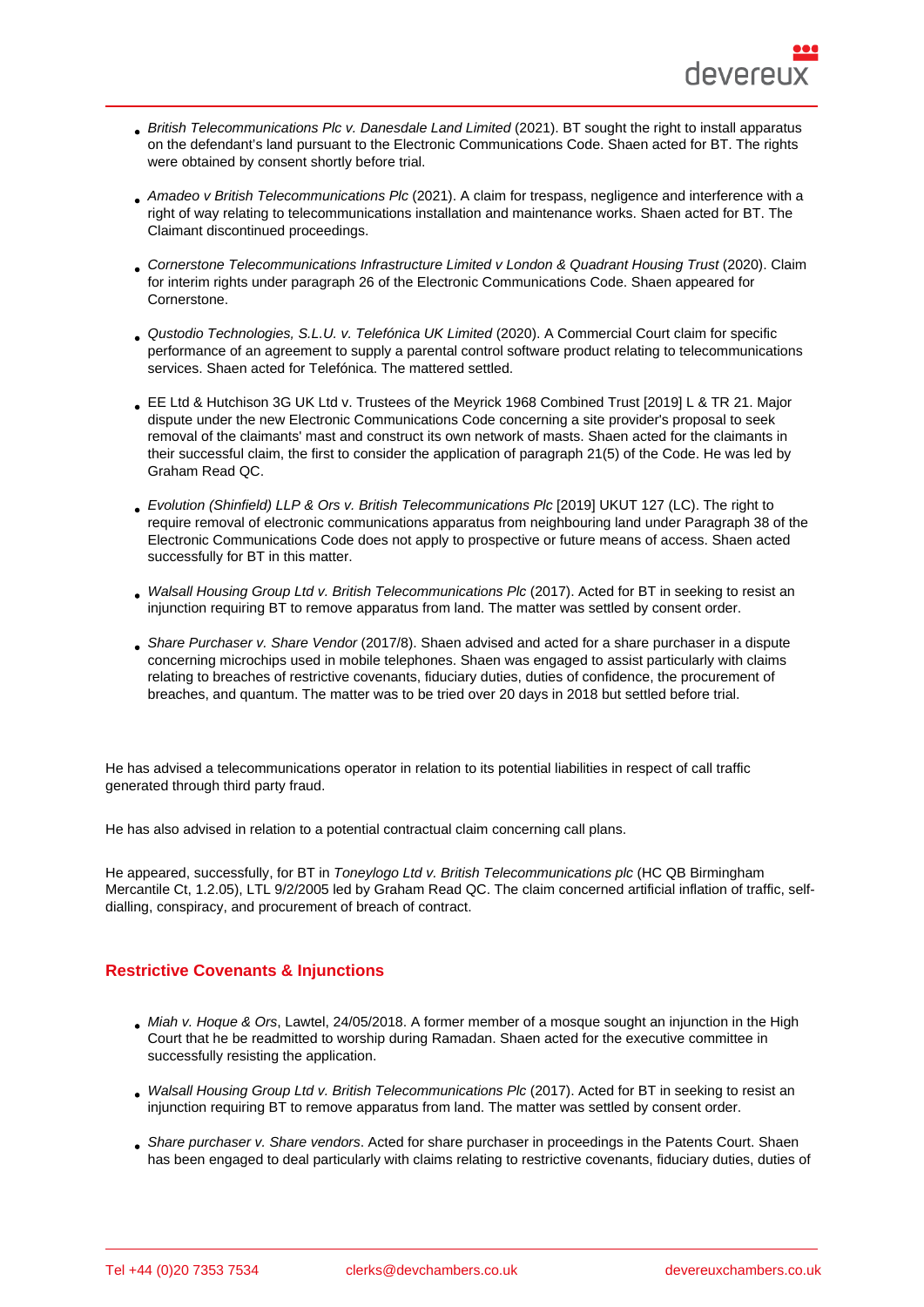confidence, and the procurement of breaches. The matter was tried over 20 days in 2018.

- Friendly Pensions Ltd v. Austin (2015), High Court (Chancery Division). Shaen acted for the claimant company which was seeking to restrain a former director from interfering in the company's email system and website. Shaen successfully obtained a without notice injunction (from Birss J) and then, upon the defendant giving full undertakings, Shaen obtained an order (from Mann J) that the defendant pay the claimant's costs to date on the indemnity basis.
- Temple Legal Protection Ltd v Lent (2014) (High Court, Chancery Division). Acted for the Defendant in relation to a claim for springboard relief in relation to alleged misuse of confidential information. Proceedings settled.
- Employer v. Former Employees (2014). Advising employees in relation to threatened application for injunctive relief.
- Employer v. Former Employees (2013). Advised company in relation to employees' apparent breaches of post-termination restrictions and misuse of confidential information.
- Earthworks Environment & Resources Ltd v. Beale (2013). Currently acting for claimant company in High Court injunctive proceedings against former employee.
- Seaco SRL and another v. Buss Capital GMBH & Co KG and others (2012). Acting for a departing employee in High Court litigation concerning allegations of misuse of confidential information, breach of contractual and fiduciary duty and conspiracy. Case settled.
- Recently acted for building suppliers in restraining departing employee from joining competitor. The matter concluded satisfactorily upon the former employee agreeing to abide by the contractual restriction (2012).
- Recently advised as to the scope of restrictive covenants in a solicitors' members agreement (2011).
- Successfully acted for IT company in restraining departing employee from joining competitor: undertakings given without proceedings being issue (2011).
- Santia Consulting Ltd v. Simmons and Ors [2011]. Acted for respondents in relation to application for springboard injunction and other relief.
- SFIA Limited v. Fisher [2011]. Acted for claimant in action for breach of restrictive covenants and breach of confidentiality. Undertakings given and speedy trial ordered.
- New ISG Ltd v. Vernon & Ors [2008] IRLR 115; [2008] ICR 319; The Times 12/12/2007. TUPE: post-transfer objection was valid where there is no consultation. Acted for two of the defendants in successfully resisting application for injunctive relief.

### Additional Information

Before being called to the Bar, Shaen worked in publishing. He edited magazines including Diplomat and Foreign Service and was Publisher at Diplomatist Associates Limited. He has practical experience in company management, financial planning, buying, marketing and employee relations (including recruitment, remuneration and disciplinary matters).

### Memberships and Associations

COMBAR

#### Awards and Scholarships